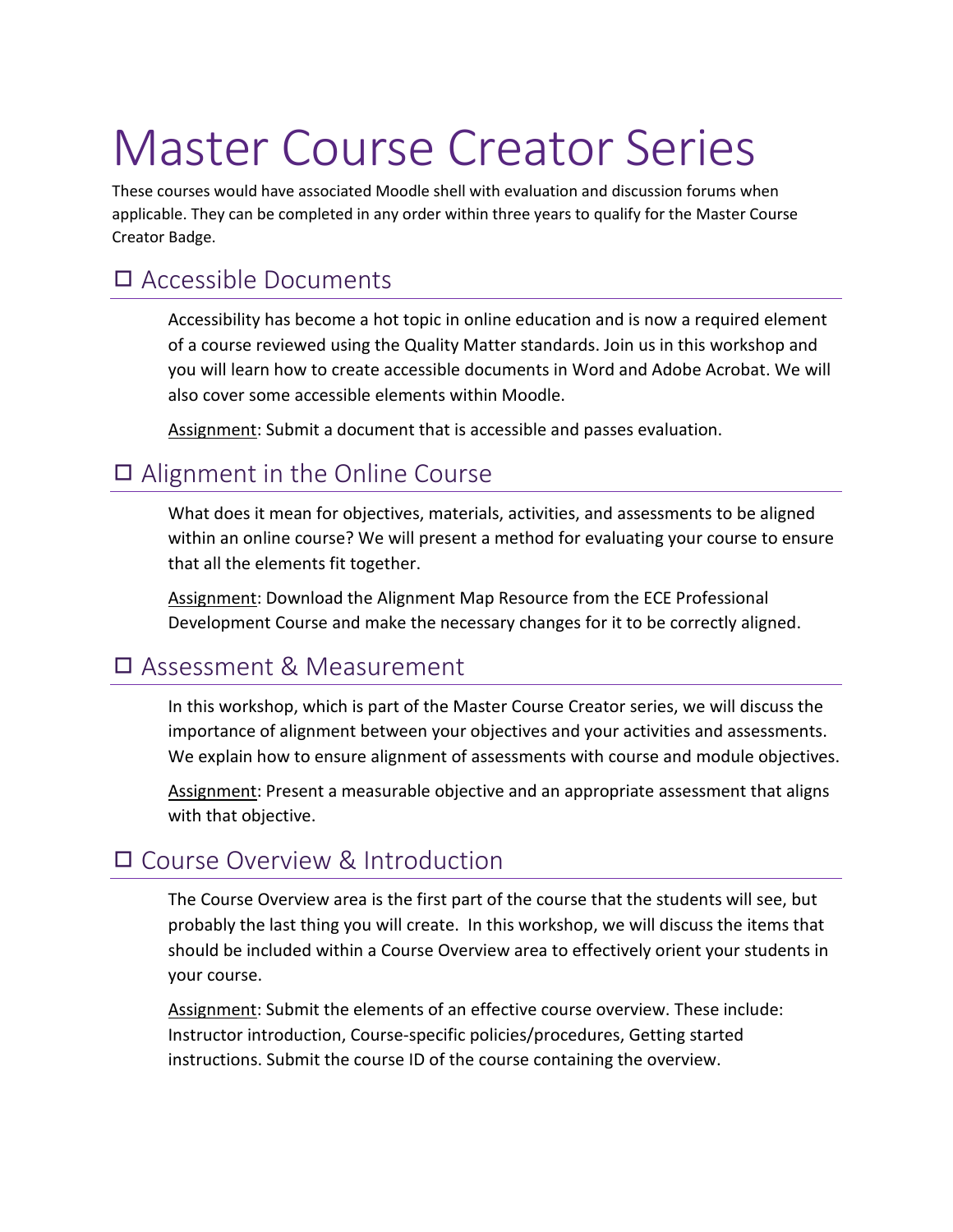## ◻ Educational Video

In this workshop, you will be introduced to best practices for choosing and creating video resources and implementing them in your course. We will also cover how to ensure that your video content is accessible for all learners.

Assignment: Create a short (3-10 minute) video to use in your courses. It can be over any relevant topic and recorded with any device or program. It must be accessible, with either closed captioning or a written transcript.

#### ◻ Managing your Moodle Gradebook

This workshop will cover the tools and techniques to maintain your Gradebook in Moodle 3 effectively.

Assignment: Create/showcase a functioning gradebook for a working course for review. The gradebook must pass evaluation.

#### ◻ Measurable Objectives in an Online Course

Clear learning objectives provide a foundation for a quality course. In this interactive workshop, you will revise or create measurable objectives that provide a roadmap for your activities and assessments.

Assignment: Submit 3 - 5 measurable objectives from a single course. You may be asked to explain how each is measurable if it is unclear.

#### ◻ Rubrics

If you have ever struggled with the details of how to grade an assignment, this workshop is for you. We will discuss how to create a rubric that will help students understand the assignment, while also making grading easier for you. Bring a rubric or assignment to this workshop and you will receive feedback that you can apply immediately to improve your course.

Assignment: Submit a rubric that demonstrates good practice for rubric design along with a detailed description of the assignment.

#### ◻ Webex Personal Room

Your WebEx Personal Room is a valuable tool for engaging with online students. In this workshop, you will learn how to open and run your personal room either as a one-onone meeting option as well as an open office for online classes. You will also be introduced to some unique features of the room that are different from the standard training sessions.